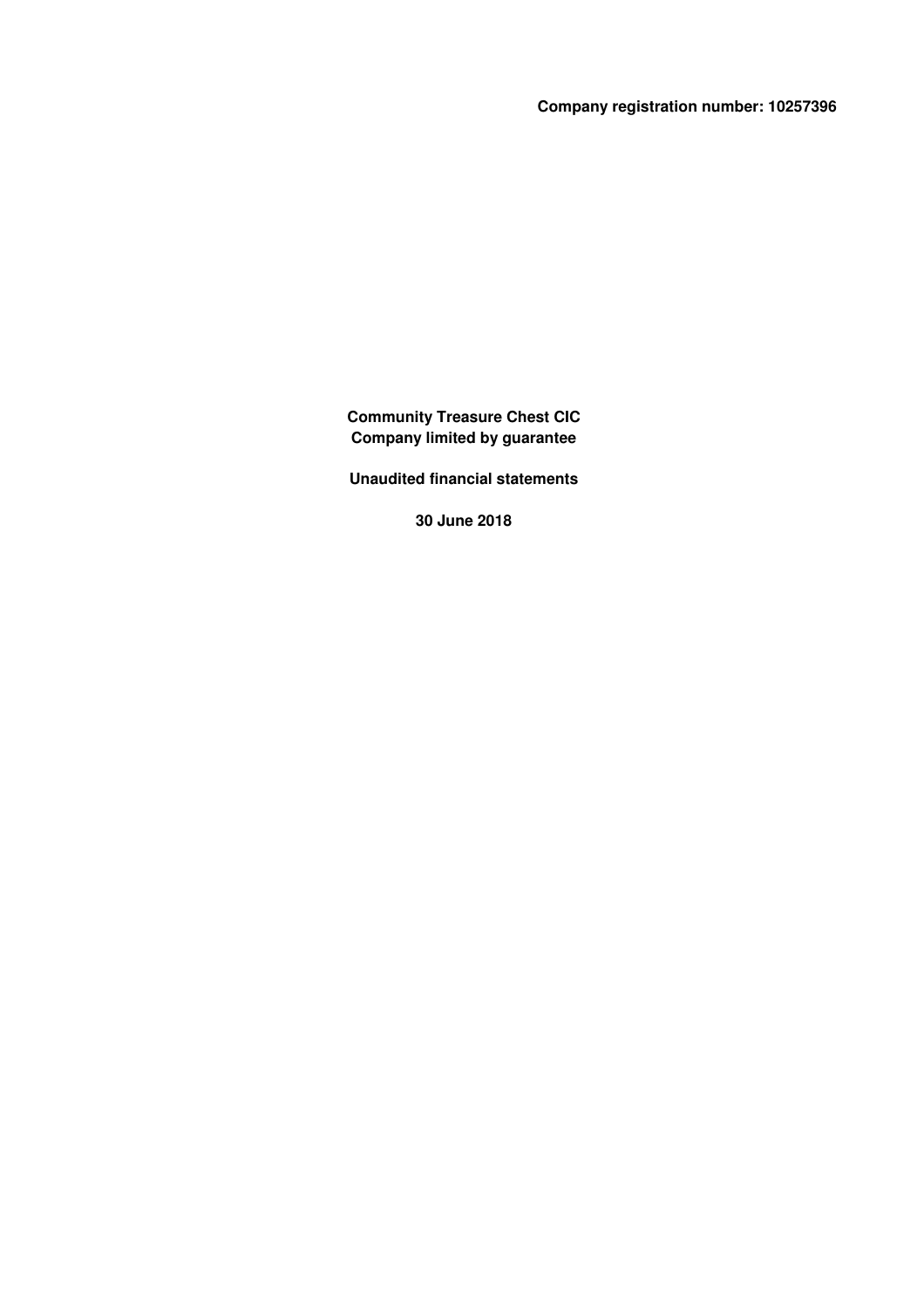# **Contents**

|                                                                       | Page    |
|-----------------------------------------------------------------------|---------|
| Directors and other information                                       |         |
| Income statement                                                      |         |
| Statement of financial position and notes to the financial statements | $3 - 4$ |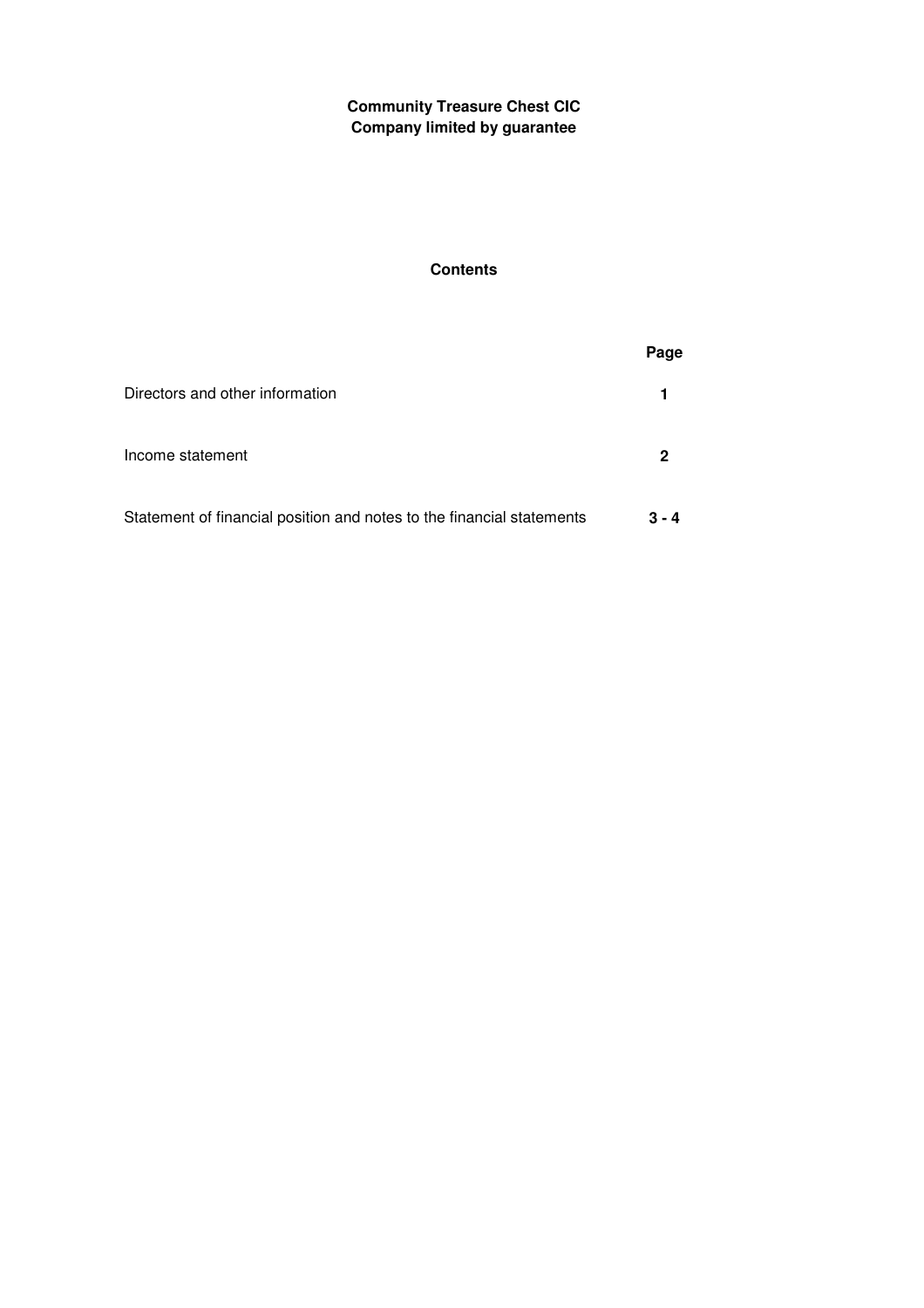## **Directors and other information**

**Directors** Ms Valerie Hoare Mrs Emma Julian

**Company number** 10257396

**Registered office** Unit 2

Barras Place Liskeard **Cornwall** PL14 6AY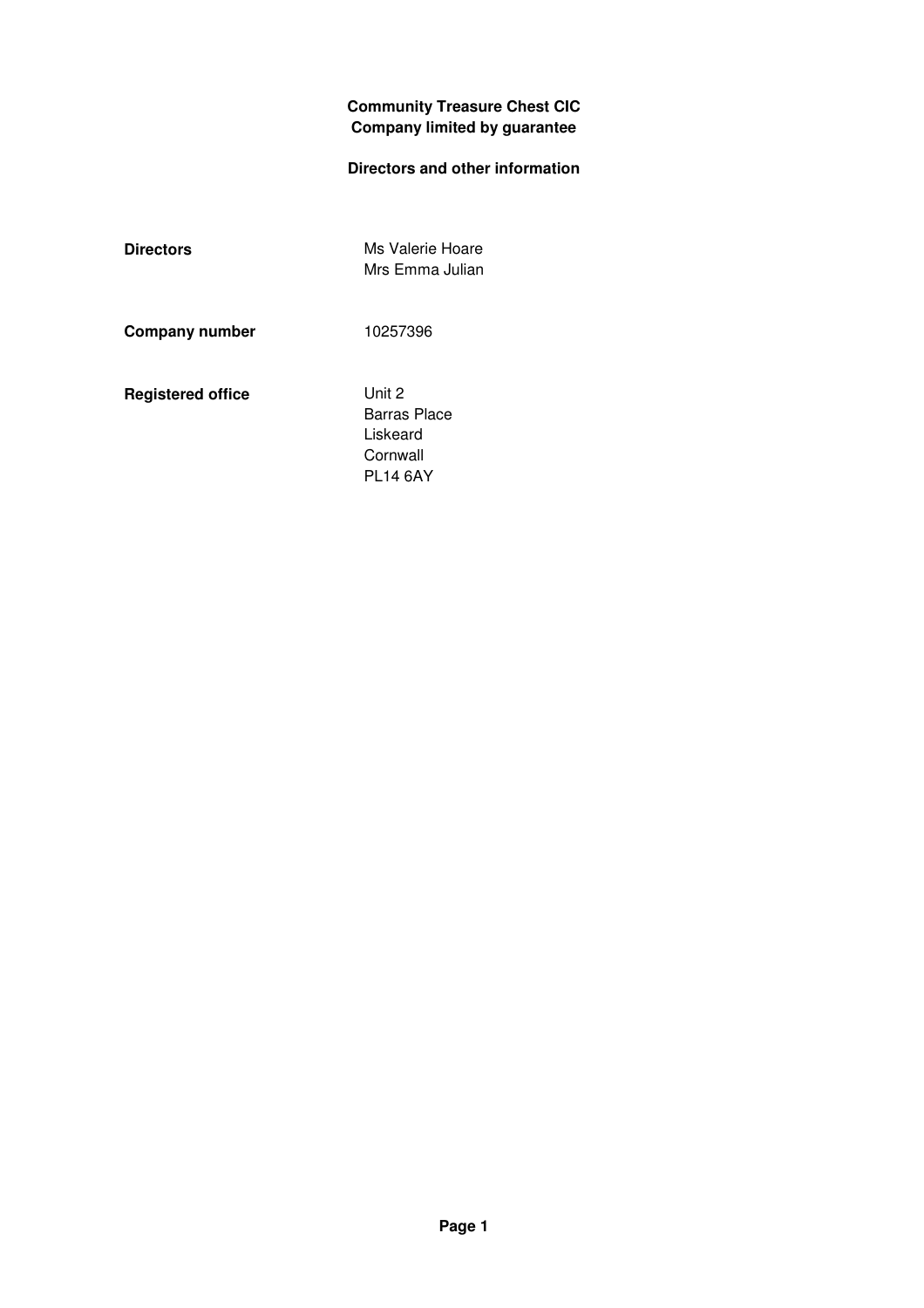#### **Income statement Year ended 30 June 2018**

|               | Year<br>ended | Period<br>ended |
|---------------|---------------|-----------------|
|               | £             | £               |
| Turnover      | 24,100        | 18,864          |
| Staff costs   | (2,740)       | (1, 805)        |
| Other charges | (18, 514)     | (20, 046)       |
| Tax           | (270)         |                 |
| Profit/(loss) | 2,576         | (2,987)         |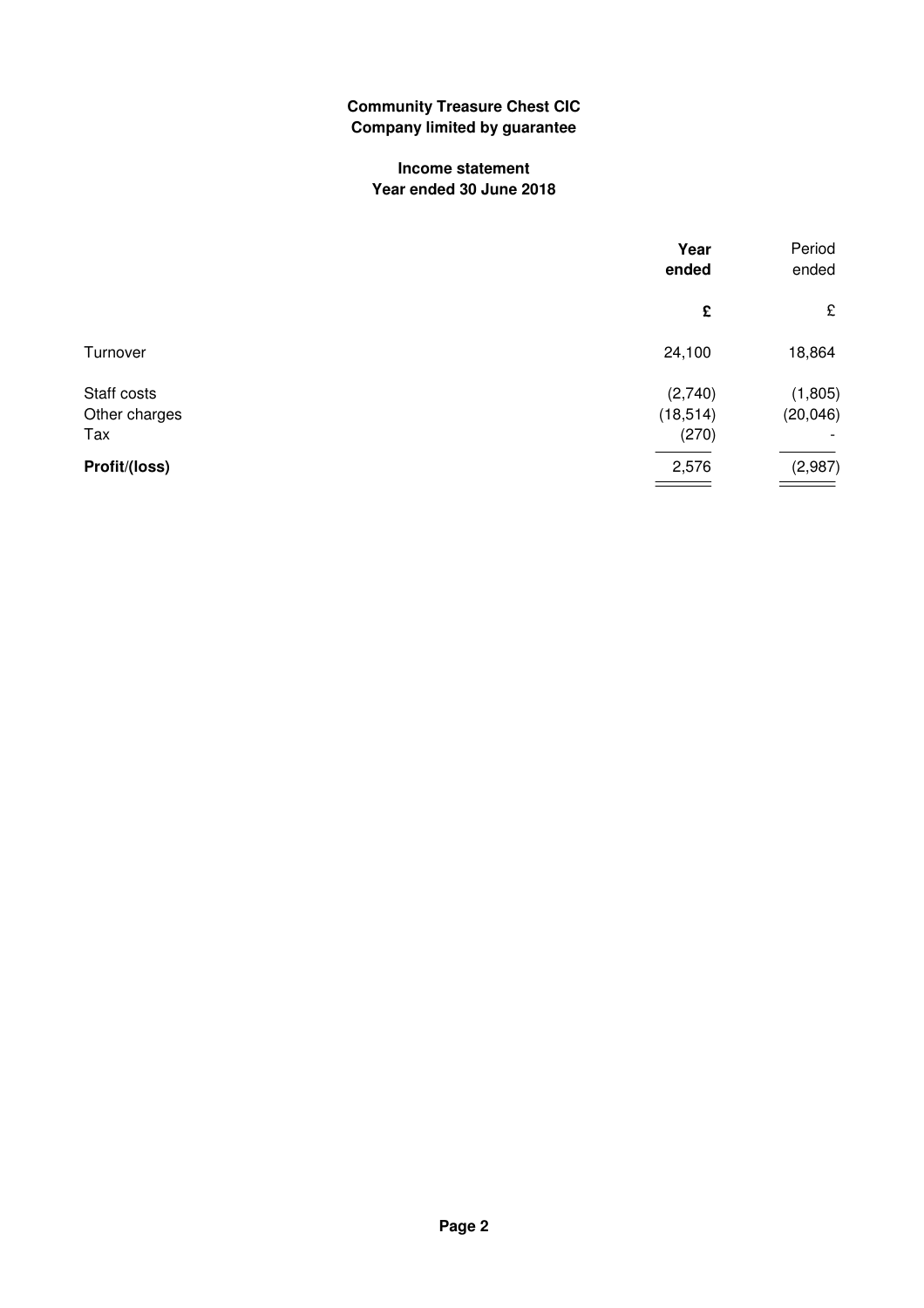#### **Statement of financial position 30 June 2018**

|                                                | £       | £       |
|------------------------------------------------|---------|---------|
| <b>Current assets</b>                          | 5,720   | 1,554   |
| Creditors: amounts falling due within one year | (4,381) | (4,241) |
| Net current assets/(liabilities)               | 1,339   | (2,687) |
| Total assets less current liabilities          | 1,339   | (2,687) |
| Accruals and deferred income                   | (1,750) | (300)   |
| <b>Net liabilities</b>                         | (411)   | (2,987) |
| <b>Capital and reserves</b>                    | (411)   | (2,987) |

#### **Notes to the financial statements**

#### **1. Employee numbers**

The average number of persons employed by the company during the year amounted to Nil (2017: Nil).

#### **2. Directors advances, credits and guarantees**

During the year the directors entered into the following advances and credits with the company:

|                  | Year ended     |         |                                                                       |          |
|------------------|----------------|---------|-----------------------------------------------------------------------|----------|
|                  | <b>Balance</b> |         | Advances<br>brought /(credits) to o/standing<br>forward the directors | Balance  |
|                  |                | £       | £                                                                     | £        |
| Ms Valerie Hoare |                | (4,241) | 130                                                                   | (4, 111) |
|                  | Period ended   |         |                                                                       |          |
|                  | <b>Balance</b> |         | Advances                                                              | Balance  |
|                  |                |         | brought /(credits) to o/standing<br>forward the directors             |          |
|                  |                | £       | £                                                                     | £        |
| Ms Valerie Hoare |                |         | (4,241)                                                               | (4,241)  |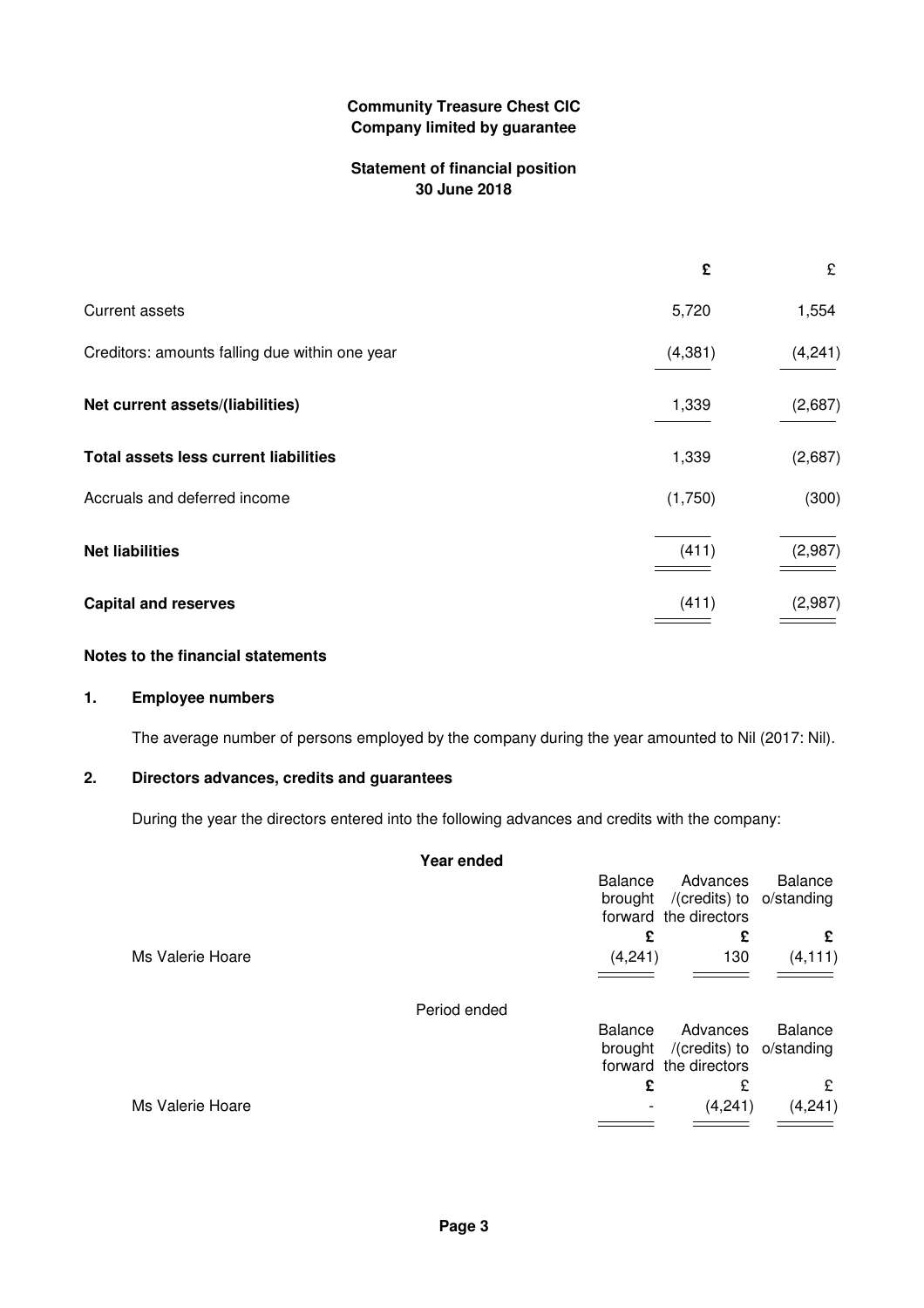#### **Statement of financial position (continued) Year ended 30 June 2018**

For the year ending 30 June 2018 the company was entitled to exemption from audit under section 477 of the Companies Act 2006 relating to small companies.

Directors responsiblities:

- The members have not required the company to obtain an audit of its accounts for the year in question in accordance with section 476.
- The directors acknowledge their responsibilities for complying with the requirements of the Act with respect to accounting records and the preparation of accounts.

The financial statements have been prepared in accordance with the micro-entity provisions.

These financial statements were approved by the board of directors and authorised for issue on 24 April 2019, and are signed on behalf of the board by:

# **Mrs Emma Julian**

**Director** 

Company registration number: 10257396

The company is a private company limited by guarantee, registered in England.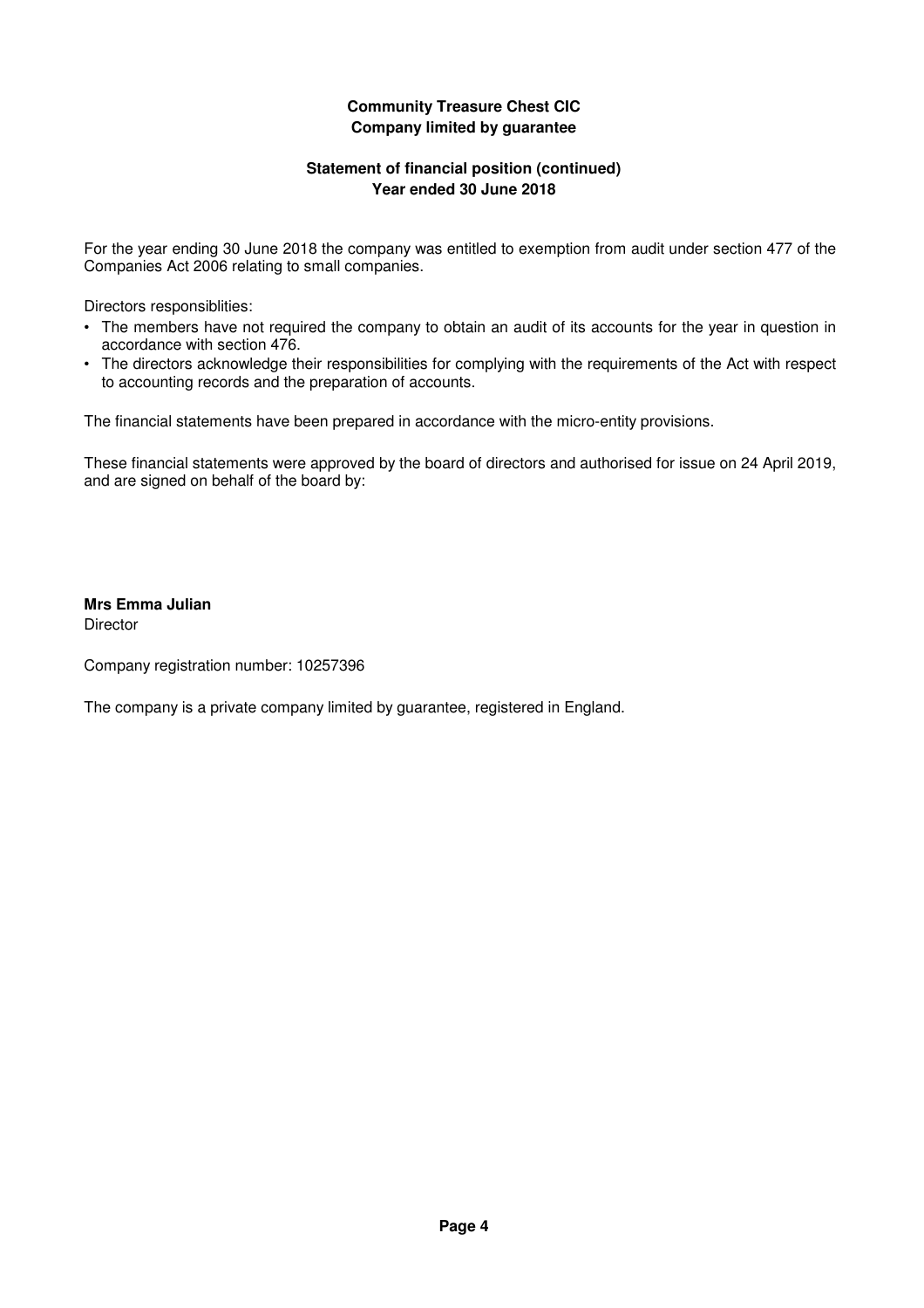**The following pages do not form part of the statutory accounts.**